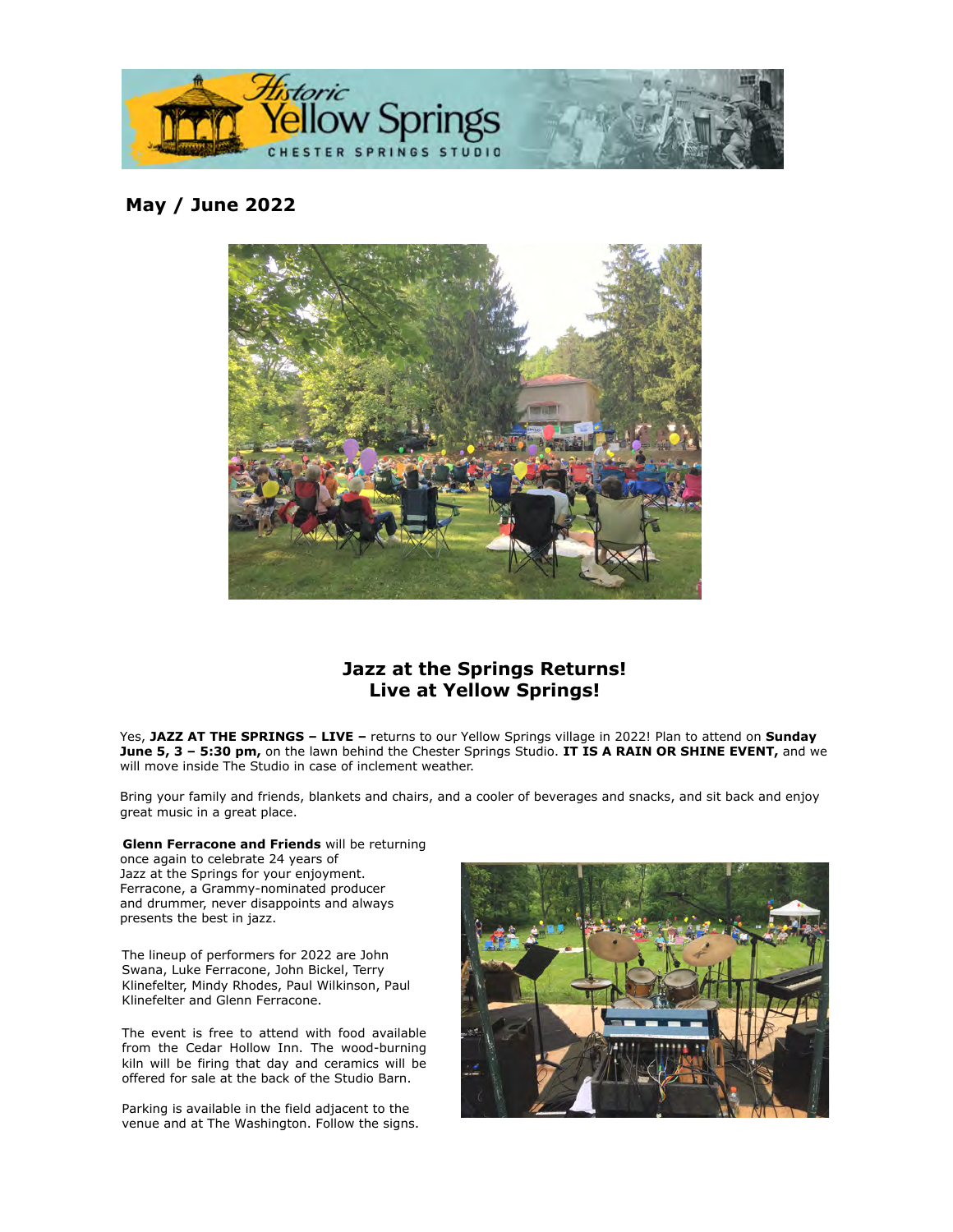Jazz at the Springs has been held the first Sunday in June since 1997 and donations offered during the event will benefit projects and programs at HYS. We thank you in advance for your support.

The Chester Springs Studio is located at 1668 Art School Road in Chester Springs.

Check our website at [https://yellowsprings.org/event/jazz\\_at\\_the\\_springs.html](https://cts.vresp.com/c/?HistoricYellowSpring/22cf92167d/d6373be450/4cc5350f34) for full details as they develop You can find us on social media as well.

**SO GLAD TO BE BACK LIVE!**

## **Volunteer Spotlight**

#### **We put the VOLUNTEER SPOTLIGHT on Nancy and Bob Holman whose combined volunteer efforts bring beauty to our wonderful environment in our Yellow Springs village.**

Nancy and Bob Holman not only contribute their volunteer efforts here at Yellow Springs, but their gift is also one of philanthropy. Together they enhance your visitor experience when you come to the village as the masters of the lovely Washington garden areas and the colorful courtyard gardens but also with mending fences, and constant attention to trimming and weeding.



This gift of time, talent and treasure is a tribute and acknowledgement of Margaret Holman, female entrepreneur of the spa at Yellow Springs. It was Margaret who raised the

level of "taking the waters" to a high level and brought thousands of people here for the healing and entertaining experience. Taking control in 1838, she was acknowledged for offering every comfort and convenience to her guests. She is also credited with defying the simplistic cultural stereotypes of proper female behavior and being a forerunner of legal and social change in relationships of the sexes. She was a woman ahead of her times.

Bob Holman is a direct descendant of Margaret Holman and he and Nancy have established the Margaret Holman Garden in the Courtyard to honor her. This splendid space is continuously re-designed and planted by Nancy who keeps it vibrant throughout the season. It is also a delight to all our brides who come to Yellow Springs for their special wedding days.

On any given day, you will see Bob working in the landscape or moving about on the four-wheel ATV vehicle. He might be moving wood from fallen trees, mending fences, establishing hillside plantings and whatever else needs to be tended. Combined with Nancy's work, the total vision you experience as you enter our 300-year-old village is offered by Nancy and Bob.

Executive Director Karen Walter stated, "It is always my pleasure to work with Nancy and Bob. Their work here invaluable to our mission at HYS as we work to share, preserve, and celebrate our unique living village of Yellow Springs. Their contributions come from financial support, and through back breaking hard labor which support shared love of our landscape and all that makes HYS so magical."

We are pleased to put the spotlight on Nancy and Bob and also thank them for their support to all events at HYS their membership, and attendance at programs. We welcome their presence at Yellow Springs.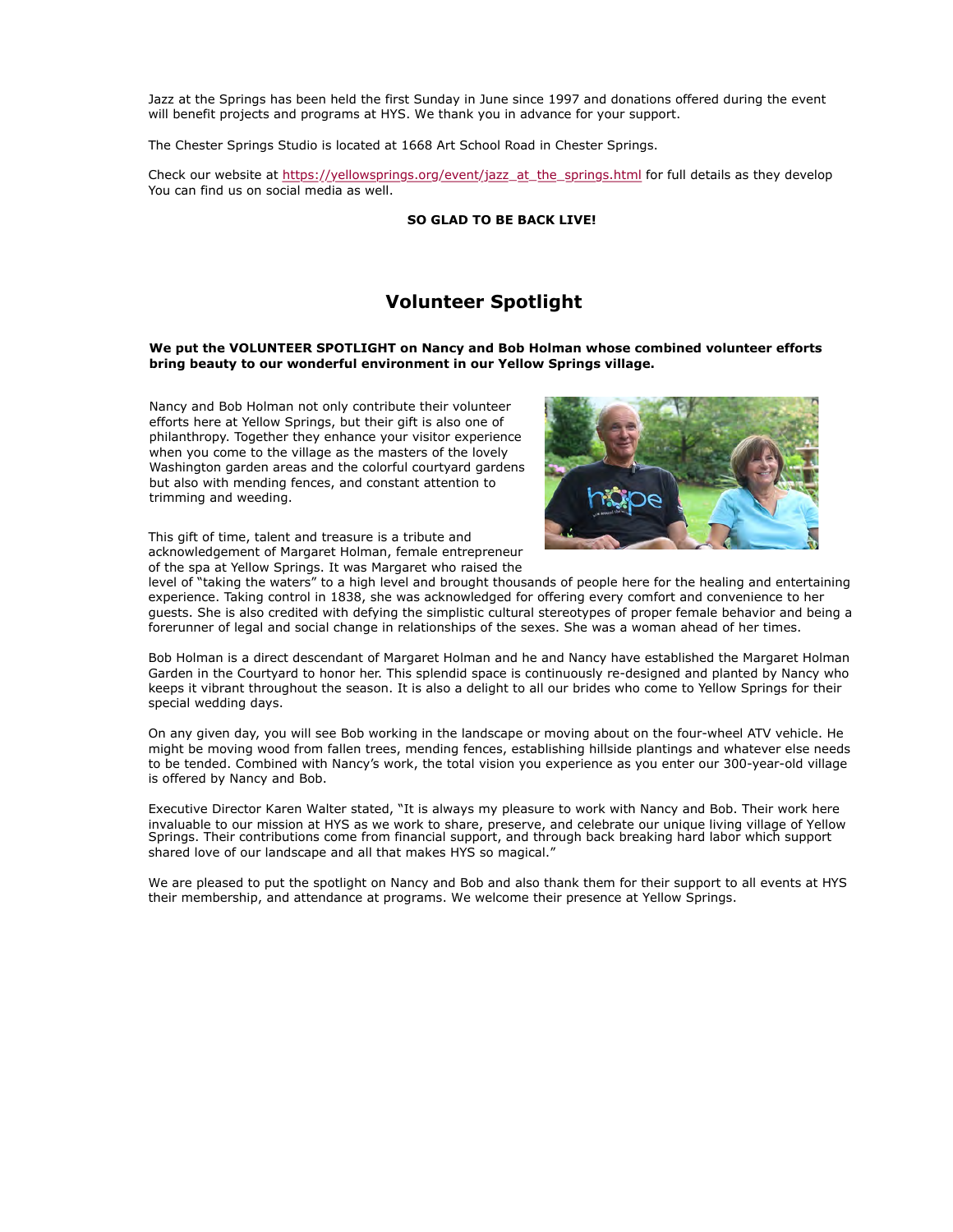# **300 YEARS THE SPRINGS AT YELLOW SPRINGS 1722 - 2022**

**As we celebrate the 300th anniversary of the ineral springs at Yellow Springs, we continue to tell the story of our springs and the village and how they combined to grow and flourish over these 300 years. This is the third part of our series illustrating the importance of the springs within the development of our country's history.**

The Civil War was a turning point in the history of our mineral waters and the health spa that developed here. We learn that American medicine expanded into a more scientific mode after the war and the need for these "healing" waters diminished. Patrons sought the waters at European spas and did not return to Yellow Springs. While several entrepreneurs attempted to rejuvenate the spa, it was not to happen, and the health spa permanently closed. The **Pennsylvania Soldiers' Orphan School** moved to the village.

The Civil War did present its own challenges in society and the Commonwealth of Pennsylvania stepped up to meet the demand for care and support of soldiers' orphan children. After witnessing two Civil War orphan children begging for bread at his



door, Governor Andrew Gregg Curtin realized he had to make good on his pledge to care for soldiers' families. Thus, he began his mission to achieve this. He approached the Commonwealth's House of Representatives to fund a program to accept all such children.

> *If men fall on the battle-field or in the discharge of the duties which they owe to the nation…a loving and God-fearing people will take their offspring to themselves as their own, and so far as can be, fit them physically, mentally, and morally for the stern realities of this world and the enjoyment of that which lies beyond.*

Thus, the State Act of 1864, supported with \$50,000 from the Pennsylvania Railroad, created the PA Commonwealth's orphan school system. The program cared for Pennsylvania's children under the age of sixteen who depended on public charity and their impoverished mothers or guardians caused by the death of their fathers. It was proclaimed "a system the glory of which will resound through the ages!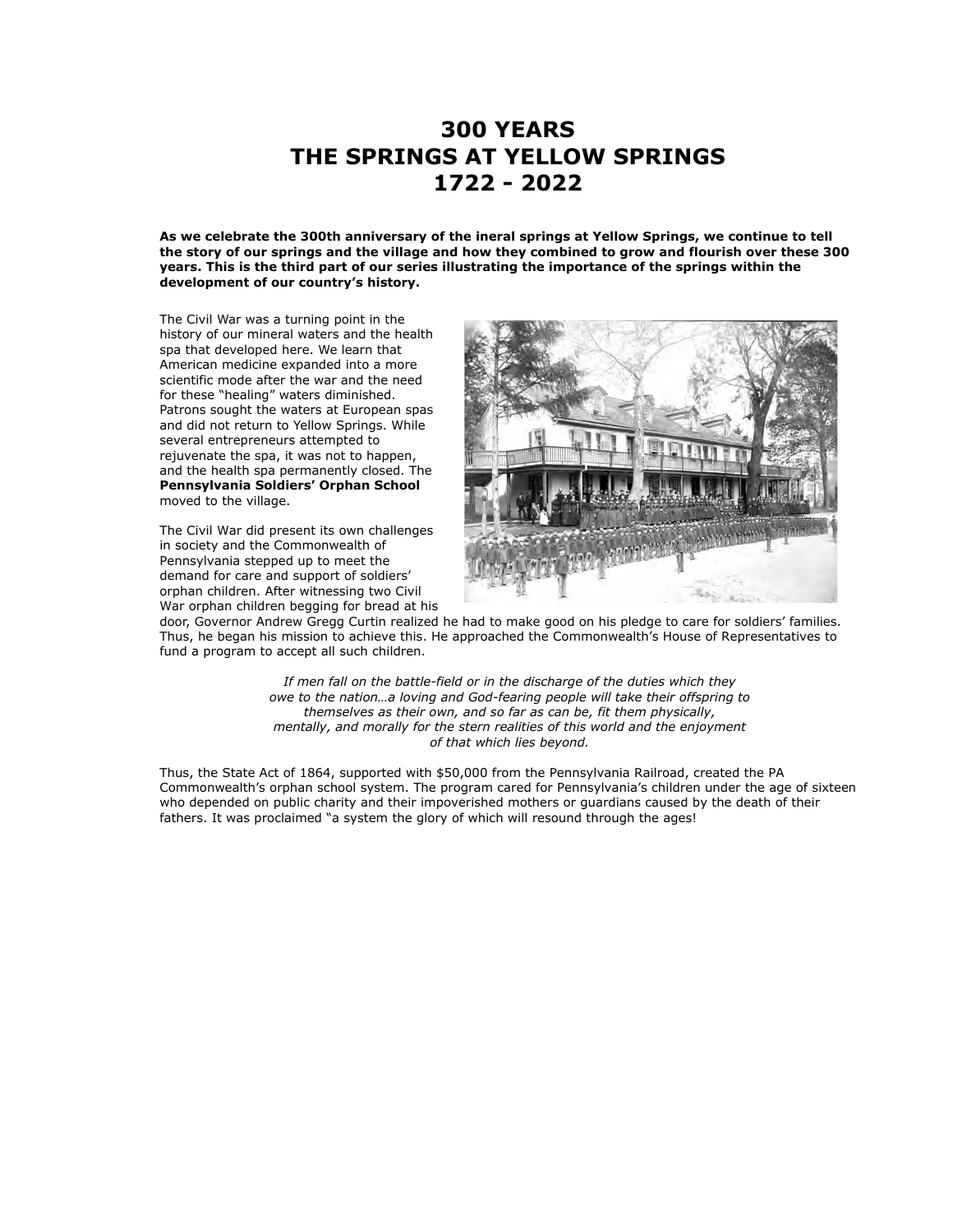

The **Chester Springs Soldiers' Orphan School opened in 1868** and could accommodate 300 children. The site included the "old Revolutionary War Hospital" with classrooms and chapel; the Lincoln Building housing the girls, a library and music room and female faculty; the Hall (Brick Room) as the sewing room and infirmary; the Hotel

housing the boys and male faculty plus kitchen and dining hall. The *Phoenix Messenger* reported, "The standard has been raised to such an extent here that it is now regarded one of the best schools in the state." It provided a broader education with music, drawing, and literary pursuits.

This is credited to Eleanor Moore, a widow Civil War soldier, who became the principal the school in 1873. She was the first and only female principal in the Commonwealth system

and was paid a salary equal to that of a man. She left the position in 1882 when she married, but she continued to return for reunions.

The school followed a daily regimen that was shared by all the PA schools. Uniformed students followed strict daily schedules that governed when they awoke, ate, learned, and even bathed. The school day was from 8 am to 5 pm daily. There were daily exercise drills and studies with Sunday worship services in the chapel. The boy received instruction in military maneuvers as it was believed military training would instill in them what it is to be a man. Intellectual, cultural, and moral and religious principles were not forgotten. One did right because it was right.

Chores included the boys helping in the gardens with crops that provided some of their food. The girls helped in the sewing rooms making and mending uniforms. Schooling ended at age 16 with the graduates known as "Sixteeners". Boys went on to trades or farming; girls had the opportunity to attend West Chester Normal School (today West Chester University) to become teachers while some worked in shops or were mother's helpers to local families with the intent to marry and raise their own children.

The Chester Springs school closed in 1912 as need for orphan care diminished. The children in residence were sent to the Scotland School in central PA. This school, founded in 1895 and offering training in the trades, was the only remaining school in operation from the original system. Due to state budget cuts, this campus was closed in 2009.

**The village of Yellow Springs, however, was to continue its place as an education center. The next in our long and varied history sees the establishment of THE COUNTRY SCHOOL OF THE PENNYLVANIA ACADEMY OF THE FINE ARTS. We will continue the story of art education at Yellow Springs in our next e-News edition.**

## **Celebration of Life for Cynthia Liberi-Abbott**

Family and friends gathered on April 6 at 4 pm in the Courtyard at Historic Yellow Springs to celebrate the life of Cynthia Liberi-Abbott who passed away in fall 2021. At this time, a lovely statue was unveiled in our gardens as a lasting tribute to Cynthia. The statue depicts a young girl viewing art and is a symbol of Cynthia's long history of volunteering and support to HYS and her extensive work as co-chair of our Yellow Springs Art Show.

Cynthia's beautiful smile, her humor, her charm, her eagerness to help, and her caring nature and concern brought joy and love to all she met. We count over 20 years of her service to HYS in many venues with the Yellow Springs Art Show being her favorite.

Art Show Chair Maureen Fendrick stated that Cynthia was an exceptional person who stood out. She said that HYS lost a dear friend who will always be held close in our hearts. This memorial gift came to fruition by the support with gifts from family, friends and members of the Art Show Committee and will be a lasting reminder of Cynthia's invaluable contribution of HYS.

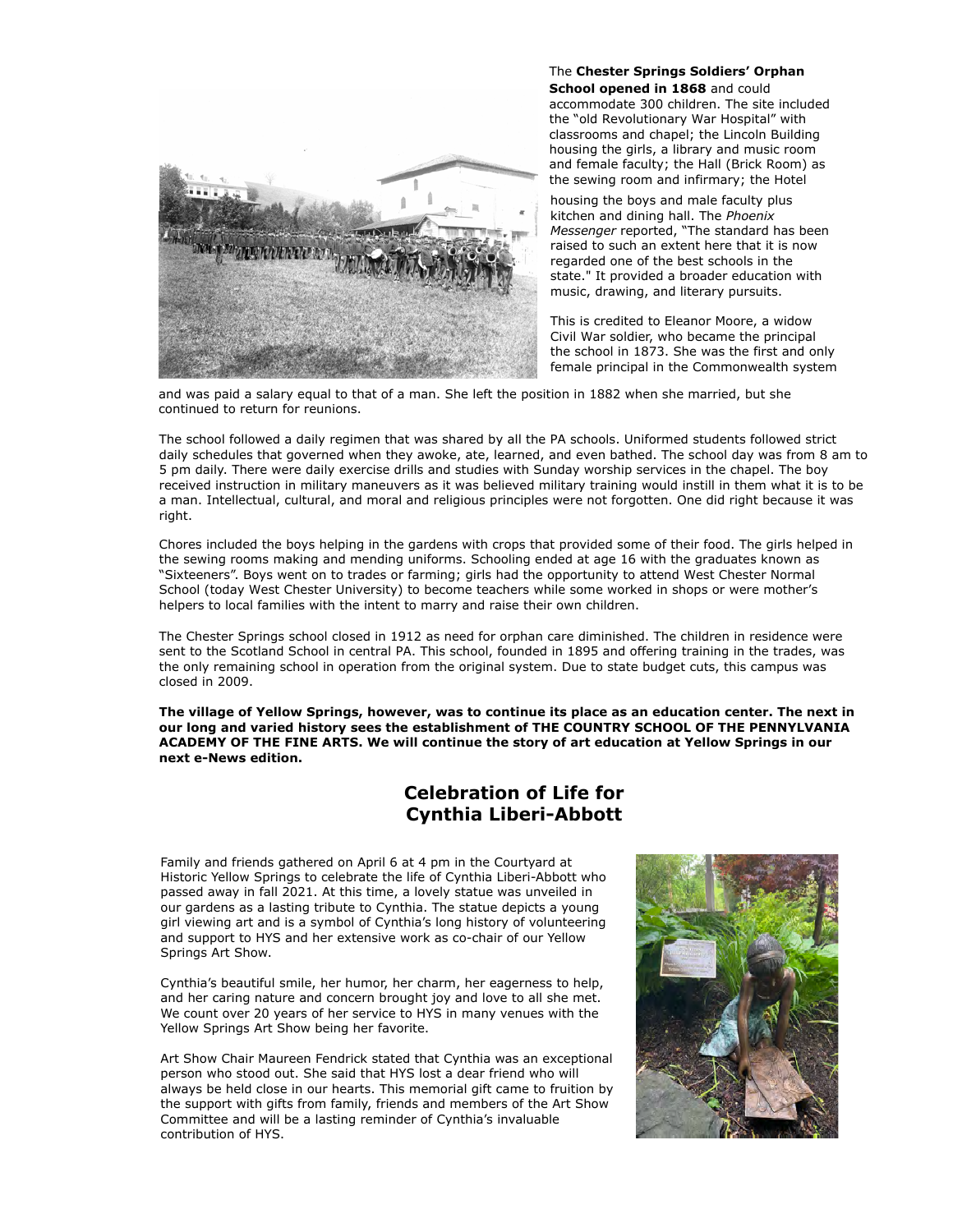She is survived by husband Keith Abbott and her beloved dog Phoebe, who was at the service. They shared a home in Chester Springs.

We invite you to view this memorial tribute at the steps to the Lincoln Building under the Portico and take a moment to remember the life of Cynthia Liberi-Abbott.

## **Donor Spotlight**

#### **Donors make a difference in our work at Historic Yellow Springs. We put the May/June SPOTLIGHT on Joan and Jim Moore whose philanthropic work has made a significant contribution at HYS.**

**Joan and Jim Moore** have been making a yearly gift to Historic Yellow Springs since 2009. The Moore family has been pleased to do so in honor of Eleanor Moore, the first and only female principal of the Pennsylvania Soldiers' Orphan School System serving at the Chester Springs School right here in our Yellow Springs village. Jim Moore is a direct descendant of Eleanor. She was his greatgrandmother.

Eleanor came to the Chester Springs school in 1873 and under her direction the school thrived. She promoted music and literature in addition to the normal studies prescribed by the Commonwealth. You can read about the school in our 300th anniversary series piece in this e-News.

The Moore gift supports the total work of our Moore Archives including staff salary, archival supplies, and technology costs to ensure and grow the efficient and professional operation of the archives. The gift allows us to collaborate with researchers, including authors, genealogists, school children, architects, historians, and educational publishers and producers. Collections



also support all of HYS' public programs such as Town Tours and Village Walks, articles in our e-News and other publications, work with our Tour Guide program, and membership with local and regional historic organizations. The Moore Archives also works with college interns allowing them to experience a professional educational opportunity while providing much-needed archival work at HYS.

Moore Archivist Sandy Moore stated, "We couldn't operate without this generous gift. Not only is it a great gift, but I count Joan and Jim as great friends."

The Moore philanthropic gift allows us to sustain our current level of activity but also supports the advancement of the archives in significant ways. Historic Yellow Springs extends its deep and heartfelt thanks and appreciation to Joan and Jim Moore for this gift over so many years but also for their membership and attendance to all events here in the village. It is always a pleasure to welcome and thank them.

## **Lisa Seward Honored**

**2021 Volunteer-of-the-Year Lisa Seward** was honored at a brunch ceremony at the 2022 Yellow Springs Art Show on May 10. Lisa is a cochair of the Art Show and has volunteered for many years. She is dependable, consistent, and comes with a great attitude. Executive Director Karen Walter presented Lisa with a plaque created from wood from our ancient sycamore tree here in the village and her name has been added to the plaque honoring all our Volunteers-of-the-Year. We thank Lisa for her work.

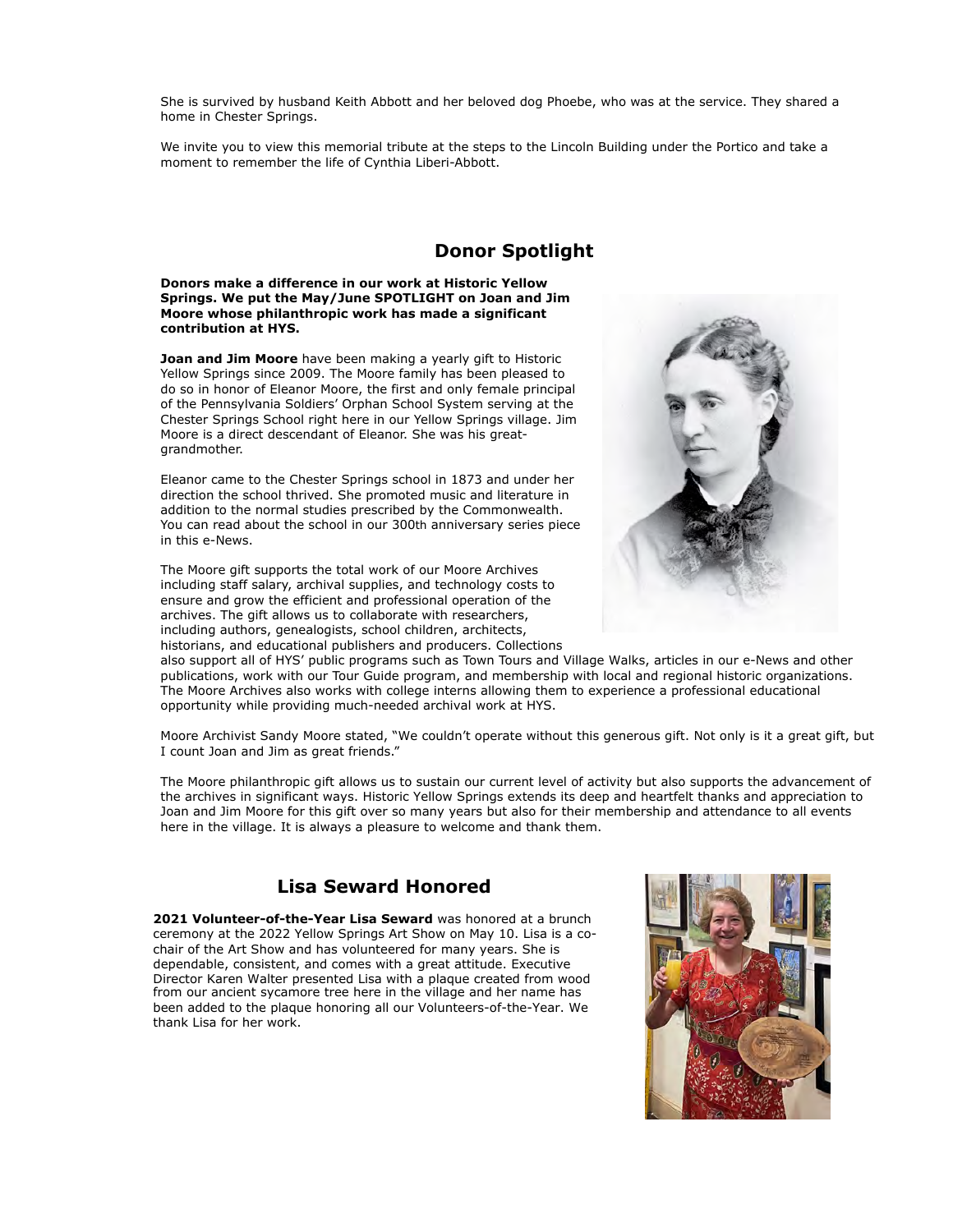## **You Can Make a Difference ...With a Gift that Costs Nothing Now!**



You can protect our historic village of Yellow Springs with a gift that costs you nothing now. It is easy to leave a gift to Historic Yellow Springs in your will, trust or by beneficiary designation. Your commitment makes the difference in keeping HYS alive and well.

In today's fast-paced and hectic world, it is so important that we protect the places that give us a sense of home…the places where we can find comfort and renewal, creativity and beauty, community, and friendship.

You can create your own meaningful legacy in our village by including Historic Yellow Springs in your estate plans. HYS is a registered PA 501 c (3) non-profit organization and gifts are tax-deductible. Plan for your future now and for the future of Yellow Springs as well.

No matter how simple or complex your situation may be, there is no cost or obligation to contact Karen Walter, Executive Director, who can guide and direct you to legal counsel to create a lasting legacy at HYS.

**For all your questions regarding estate planning and memorial gifts, please contact Karen Walter at [kwalter@yellowsprings.org](mailto:kwalter@yellowsprings.org), 610 827-7414 Ext. 14. She will be happy to assist you and provide guidance for you to move forward with your estate plans.**

### **May is Preservation Month**

The National Trust for Historic Preservation focuses on May as Preservation Month. Here at Historic Yellow Springs, we practice preservation every day. It is our mission to preserve this unique village whose mineral springs date to 1722. We have a legacy of 300 years!

The theme for 2022 is PEOPLE SAVING PLACES. And they are asking the question, "What is your why?" Why is it important for you/us to be saving a place like the village of Yellow Springs? Historic Yellow Springs founder Connie Fraley stated her "why" in 1973 when the village was listed FOR SALE. She said, "This place is too important." She valued the history here in its buildings and grounds and had worked with the Yellow Springs Association she founded in 1967 to bring artistic endeavors to the village. She was to form the Yellow Springs Foundation in 1973 who purchased the site in 1974. These two organizations then merged to become our Historic Yellow Springs.

What is your WHY? What motivates you to be a member of HYS? Why do you attend our events and programs? Why do you make a gift to HYS? Why do you come to walk our trails and enjoy this beautiful country environment?

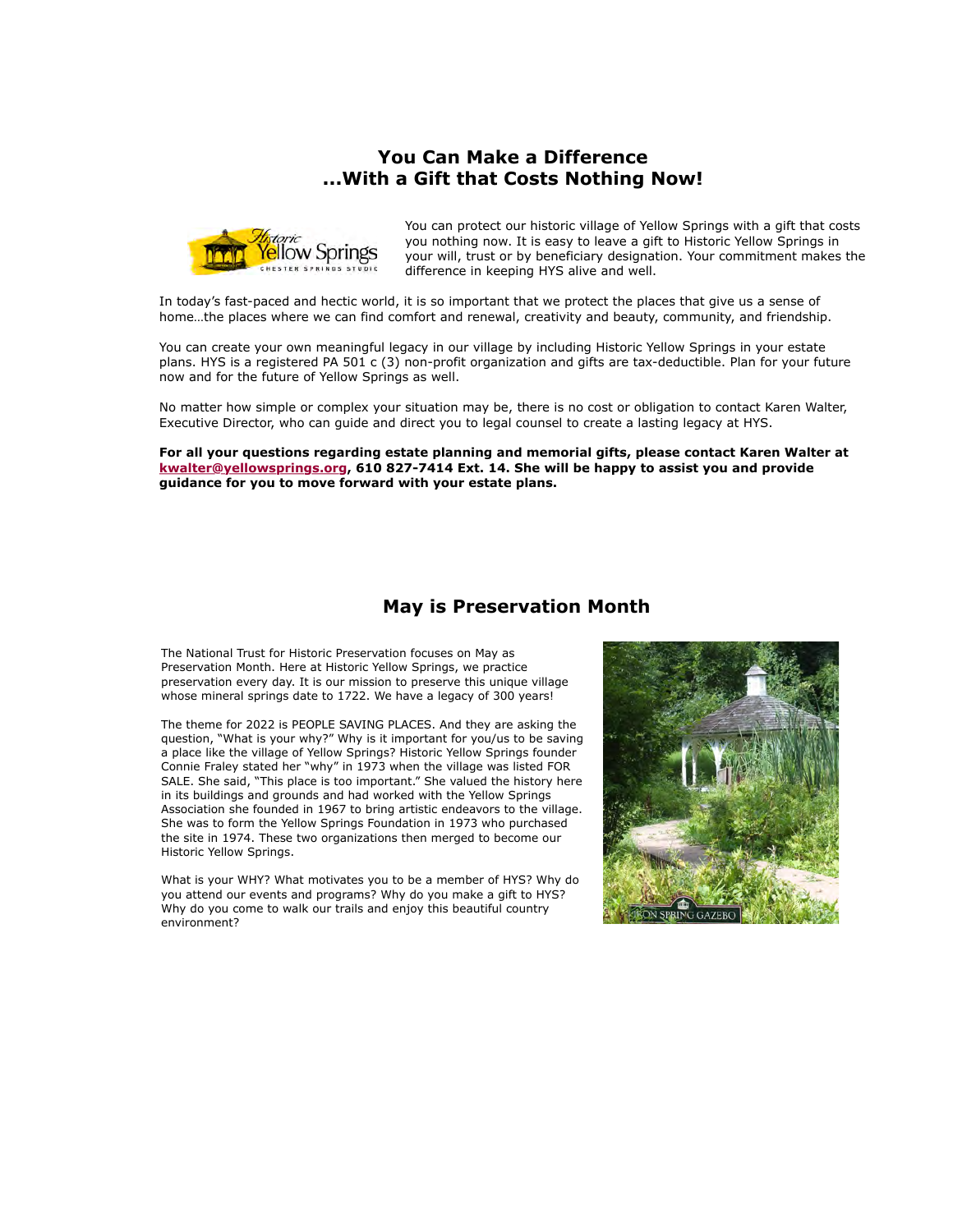Some value our long and deep history from the Lenape Indian villages, the Revolutionary War Hospital, the mineral- water spa era, the orphan school, the art legacy, and movie making. For others, the artistic tradition with the Chester Springs Studio, the art show and our landscape that lends itself to *en plein air* painting brings them here.

And it might be the beauty that surrounds this village with its hiking trails, blossoming gardens throughout and its ancient trees. There is something for everyone found here.



And we are so thankful and appreciative to each of you who have a WHY that motivates you to support HYS. You have been there to keep us going whether it be tough financial times with our national economy in 2008 or the recent COVID pandemic. Your continued support has made our community a better place. Connie wrote in a letter to a friend, "I must help this place." And so, she did and so are you as you support HYS.



While the goal of preservation is to protect and maintain old places which we do, at HYS we do so with an eye toward a better, shared future. We want to make our community stro and welcoming to all with history, the arts, and environmen alive and well. And while we witness change, know that the continuity of this village will be sustained for the long term.

During Historic Preservation Month, think about your WHY. What are all the reasons you visit and support Historic Yello Springs and will continue to do so.

### **THERE IS NO VILLAGE LIKE IT!**

## **Kimberton Hunt Club Carriage Drive**

The Second annual Kimberton Hunt Club Carriage Drive will be taking place on June 18th. Our route will take us from Jaine Lane, through the village of Yellow Springs and return to Jaine Lane. Please feel free to come see the carriages off or in the village of Yellow Springs. They expect to be through the village between 2:15 and 2:30. Last year was a beautiful event and I hope for more of the same this year!



### **HYS 2022 Summer Classes, Workshops and Camps**

2022 Summer class registration is launching soon. **[Check our website](https://cts.vresp.com/c/?HistoricYellowSpring/22cf92167d/d6373be450/a6a855cc04)** for the latest details. Register now for HYS Workshops and Summer Camps.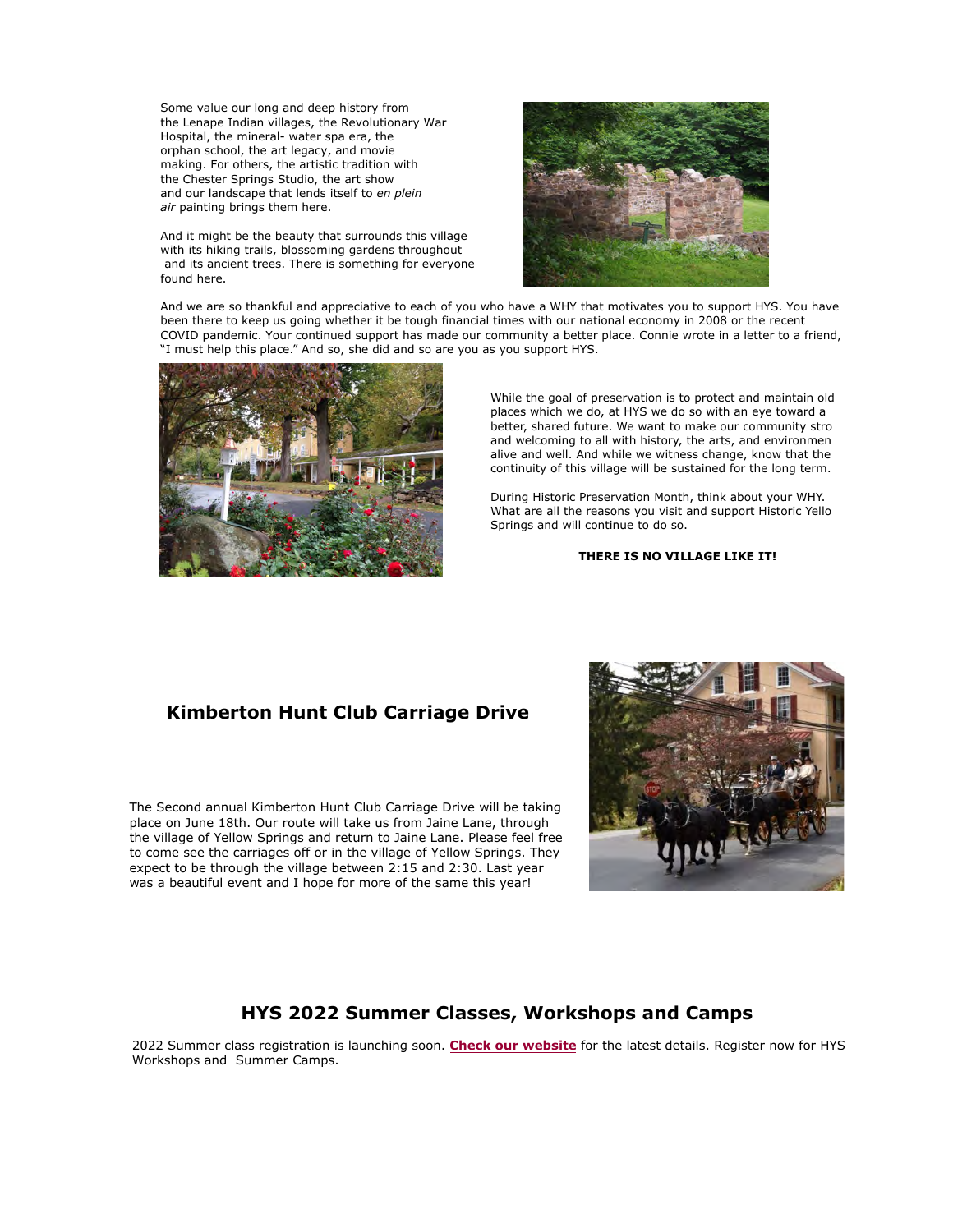### **HYS Workshops**



### **[Painting "Painterly" from a](https://cts.vresp.com/c/?HistoricYellowSpring/22cf92167d/d6373be450/555a00f98e) Photo Reference**

### **Dan Graziano Workshop Saturday-Sunday, August 13 - 14**

This two-day studio workshop will focus on painting "alla prima" (all at once) as well as developing greater skills of observation, simplification and quickly painting "wet on wet" to create strong "painterly" paintings. The workshop will also discuss techniques to quickly transfer the important elements of a reference photo to the canvas, creating an artistic painting rather than simply rendering a photograph...

**[Class size is limited so Register Soon >](https://cts.vresp.com/c/?HistoricYellowSpring/22cf92167d/d6373be450/ed349b20da)**

### **[Alcohol Ink Basics and Abstract](https://cts.vresp.com/c/?HistoricYellowSpring/22cf92167d/d6373be450/5a59103a9f) Expression with Theresa Groff**

### **Saturday, June 11**

Alcohol inks are hitting the art world by storm. The highly saturated, free flow of expression allows an artist to create unique, intuitive work that is a different adventure every time. This class can be taken as continuation from Alcohol Inks Basics and Intuitive Landscapes or independent from other workshops. We'll start with the basics of alcohol inks. The focus of this workshop will be on moving the alcohol ink in a variety of ways and creating an abstract work using your own hairdryer.

First Workshop is Filled. **[Register Now to Reserve Your Place >](https://cts.vresp.com/c/?HistoricYellowSpring/22cf92167d/d6373be450/e15965aa8d)**

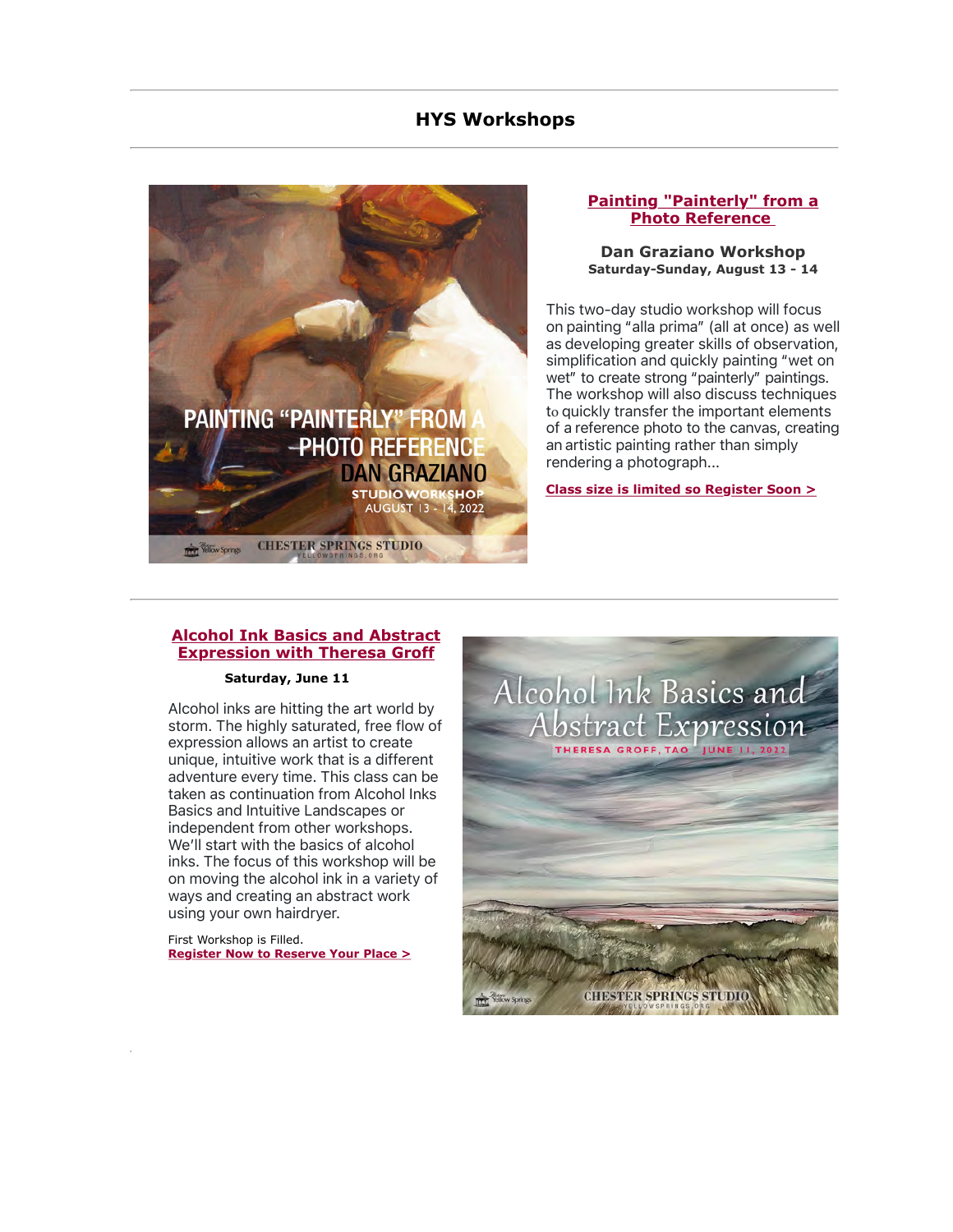### **Alcohol Ink Basics and Using Mixed Media with Theresa Groff**



### **Saturday, June 18**

Are you a complete novice when it comes to art but have heard how much fun alcohol inks can be? Or maybe you are an experienced artist wanting to try something new? Alcohol inks are fun, spontaneous and a wonderful medium to use as a foundation for mixed media. In this workshop we'll go over the basics of alcohol inks and then dive deep into using pens, acrylic and oil paint to layer over the foundational painting. This class can be taken as continuation from previous workshops or independent from previous workshops.

First Workshop is Filled. **[Register Now to Reserve Your Place >](https://cts.vresp.com/c/?HistoricYellowSpring/22cf92167d/d6373be450/b6da90977c)**

## **HYS Kids, Tween and Teen Camps**



### **[Kids Art and Clay Summer Camps](https://cts.vresp.com/c/?HistoricYellowSpring/22cf92167d/d6373be450/f17f24fe56) One-Week Camps at Historic Yellow Springs**

Let your child's creativity soar in HYS's Summer Art Camps, as they explore weekly themes in painting, drawing, printmaking, mixed media and clay. Campers ages 6-and-up develop new skills, friendships and lifelong memories. Each camp day includes pottery and two-dimensional art sessions. The lush surroundings of this historic village provide the perfect place to experience nature while creating art and pottery inspired by the locale's natural beauty. **[more >](https://cts.vresp.com/c/?HistoricYellowSpring/22cf92167d/d6373be450/23e8a5697f)**

### **[4-Day Camp: Tween/Teen Fine Art](https://cts.vresp.com/c/?HistoricYellowSpring/22cf92167d/d6373be450/3e02569701) June 13-16**

Tweens and teens who think creatively and would like to further develop their artistic skills—this camp is for you! Join our HYS Tween/Teen Art Camp for four days of drawing, painting and quality training from HYS faculty and professional artist. Each day includes a session in drawing, and a session in painting with a break in between to enjoy the inspiring scenery of the historic village. Learn skills that last a lifetime. **[more >](https://cts.vresp.com/c/?HistoricYellowSpring/22cf92167d/d6373be450/191f58bcda)**

**Check our website**, for additional information and registration. HYS member discounts apply. **Email Cher Pizzi**, Arts Program Director, with questions.

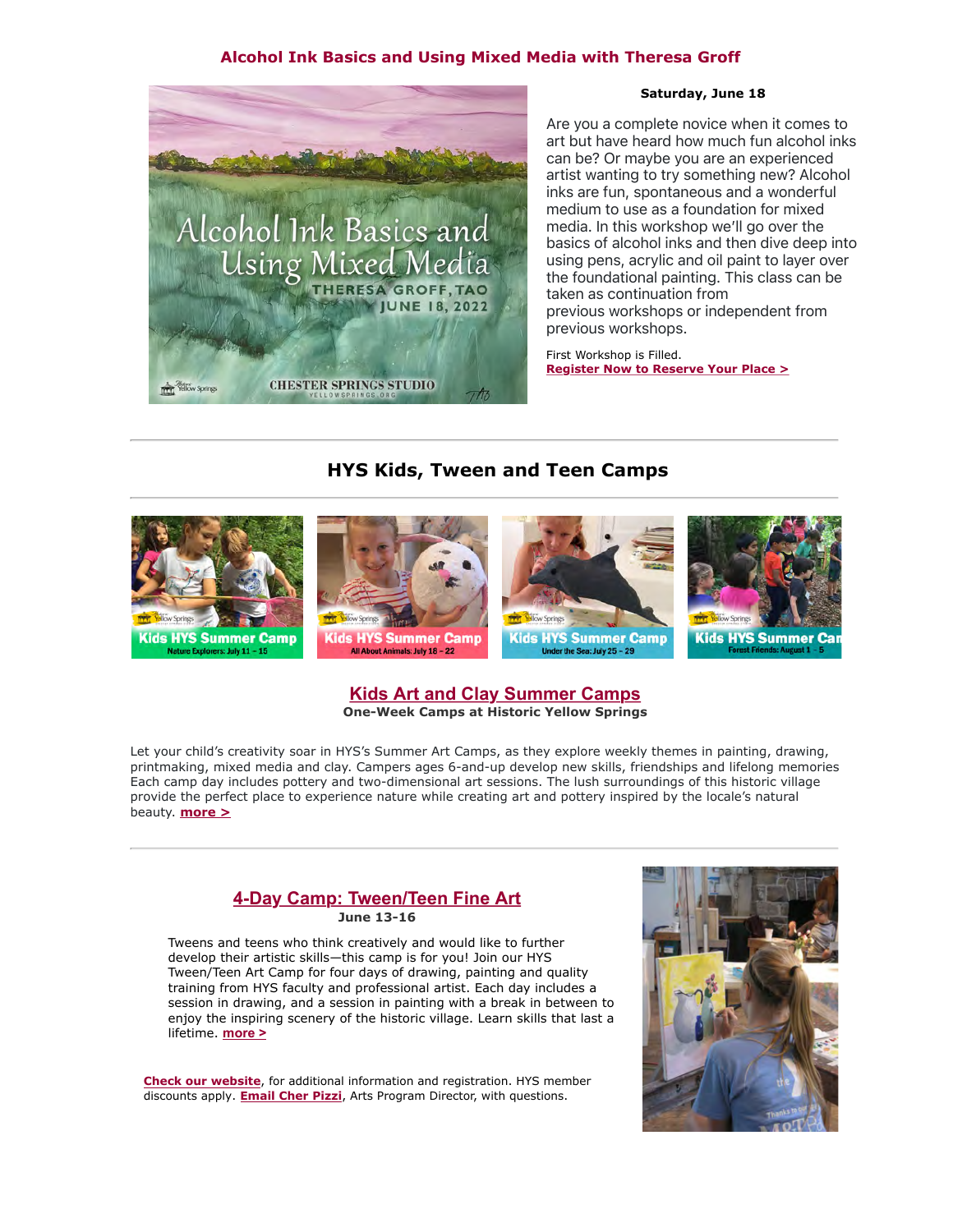## **CALENDAR OF EVENTS**

**MARK YOUR CALENDARS FOR 2022 Celebrating 300 years at Yellow Springs**

**WELCOME TO SPRING AT YELLOW SPRINGS! COME VISIT AND ENJOY OUR BLOSSOMING LANDSCAPE**

**JUNE**

#### **EVENTS AND HAPPENINGS**

**June 5 – [JAZZ AT THE SPRINGS returns](https://cts.vresp.com/c/?HistoricYellowSpring/22cf92167d/d6373be450/b73d1bc477)**

#### **HYS WORKSHOPS & CAMPS**

- **June 4 [Alcohol Ink Basics & Intuitive Landscapes with Theresa Groff](https://cts.vresp.com/c/?HistoricYellowSpring/22cf92167d/d6373be450/091992e011)**, Chester Springs Studio, Fine Art Studio
- **June 4-5 Wood Kiln Firing**, Chester Springs Studio, Ceramic Studio
- **June 11 [Alcohol Ink Basics & Abstract Expression with Theresa](https://cts.vresp.com/c/?HistoricYellowSpring/22cf92167d/d6373be450/a56aedc604) [Groff](https://cts.vresp.com/c/?HistoricYellowSpring/22cf92167d/d6373be450/64f04db858)**, Chester Springs Studio, Fine Art Studio
- **June 11 [Raku Firing Workshop with Dina Schmidt](https://cts.vresp.com/c/?HistoricYellowSpring/22cf92167d/d6373be450/e467d35768)**, 10 am 3 pm Chester Springs Studio, Ceramic Studio
- **June 13-16 [Tween/Teen 4-Day Art Camp](https://cts.vresp.com/c/?HistoricYellowSpring/22cf92167d/d6373be450/6053625462)**, 9:30 am 12:30 pm Chester Springs Studio, Fine Art Studio
- **June 18 [Alcohol Ink Basics & Using Mixed Media with Theresa Groff](https://cts.vresp.com/c/?HistoricYellowSpring/22cf92167d/d6373be450/8d4059b7b1)**, Chester Springs Studio, Fine Art Studio
- **June 25-26 Wood Kiln Firing**, Chester Springs Studio, Ceramic Studio

#### **JULY**

#### **HYS WORKSHOPS, CAMPS, WOOD KILN FIRINGS**

- **July 9-10 Wood Kiln Firing**, Chester Springs Studio, Ceramic Studio
- **July 11-15 [Kids Camp: Nature Explorers!](https://cts.vresp.com/c/?HistoricYellowSpring/22cf92167d/d6373be450/42f7654478)** 9 am 12:30 pm Lincoln Building, West Entrance
- **July 18-22 [Kids Camp: All About Animals](https://cts.vresp.com/c/?HistoricYellowSpring/22cf92167d/d6373be450/87cb274735)** 9 am 12:30 pm Lincoln Building, West Entrance
- **July 23-24 Wood Kiln Firing,** Chester Springs Studio, Ceramic Studio
- **July 25-29 [Kids Camp: All About Animals](https://cts.vresp.com/c/?HistoricYellowSpring/22cf92167d/d6373be450/85adff33d6)** 9 am 12:30 pm Lincoln Building, West Entrance